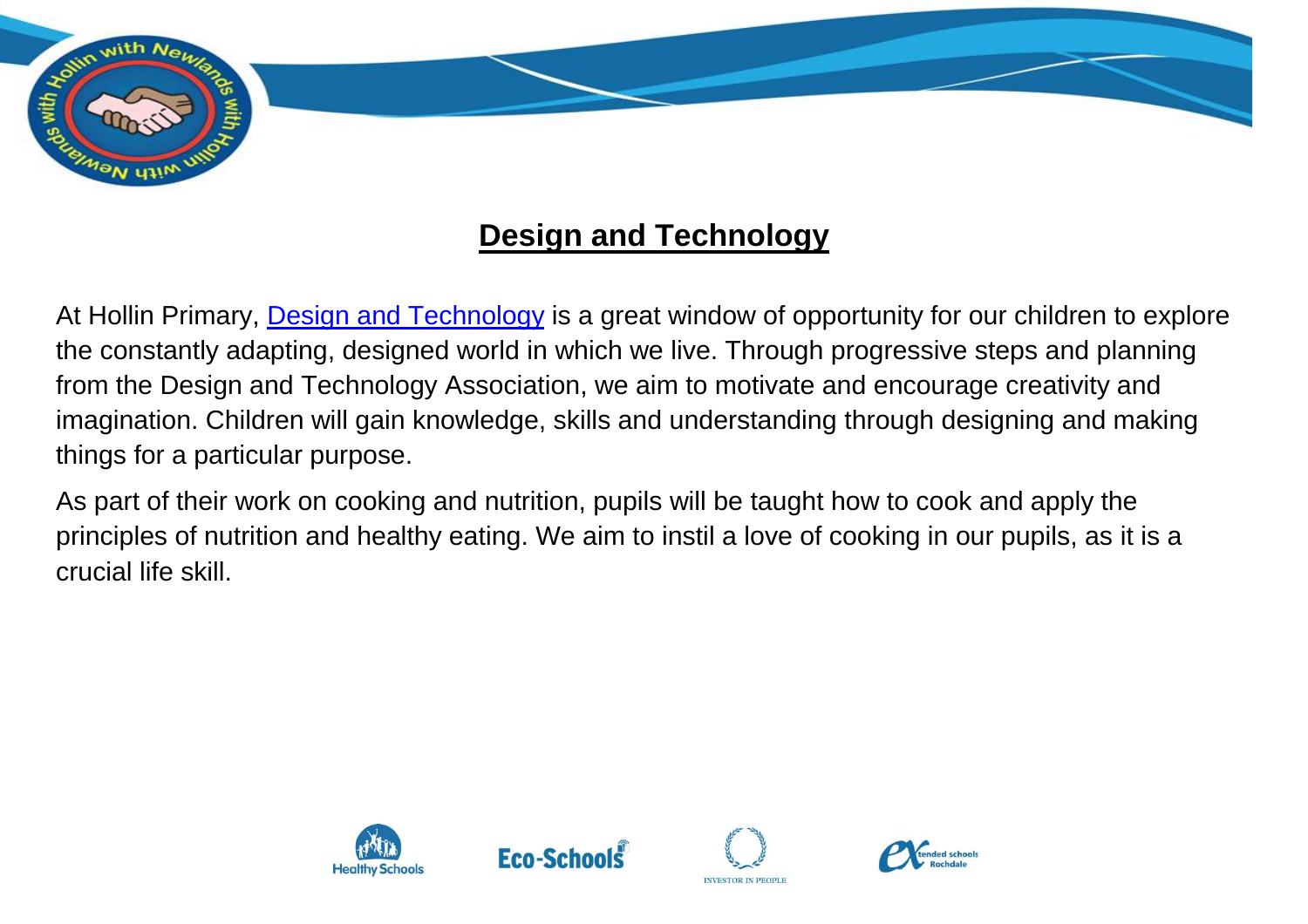| <b>Hollin Primary School</b> |                                |                                                                         |                            |              |                 |  |  |  |  |
|------------------------------|--------------------------------|-------------------------------------------------------------------------|----------------------------|--------------|-----------------|--|--|--|--|
|                              | <b>Food</b>                    | <b>Design and Technology Curriculum Overview</b><br><b>Construction</b> |                            |              | <b>Textiles</b> |  |  |  |  |
|                              | <b>Cooking &amp; Nutrition</b> | Electrical                                                              | Mechanisms /<br>Mechanical | Construction | <b>Textiles</b> |  |  |  |  |
| <b>EYFS</b>                  | $\sqrt{ }$                     |                                                                         |                            | $\sqrt{ }$   |                 |  |  |  |  |
| Year 1                       | $\sqrt{ }$                     |                                                                         | $\sqrt{ }$                 | $\sqrt{ }$   | $\sqrt{}$       |  |  |  |  |
| Year 2                       | $\sqrt{ }$                     |                                                                         | $\sqrt{ }$                 |              | $\sqrt{}$       |  |  |  |  |
| Year 3S                      | $\sqrt{ }$                     |                                                                         |                            |              |                 |  |  |  |  |
| Year 3H                      | $\sqrt{ }$                     |                                                                         | $\sqrt{ }$                 |              | $\sqrt{}$       |  |  |  |  |
| Year 4                       | $\sqrt{ }$                     | $\sqrt{}$                                                               |                            |              |                 |  |  |  |  |
| Year 5                       | $\sqrt{ }$                     |                                                                         | $\sqrt{ }$                 |              |                 |  |  |  |  |
| Year 6                       | $\sqrt{ }$                     |                                                                         |                            |              | $\sqrt{}$       |  |  |  |  |